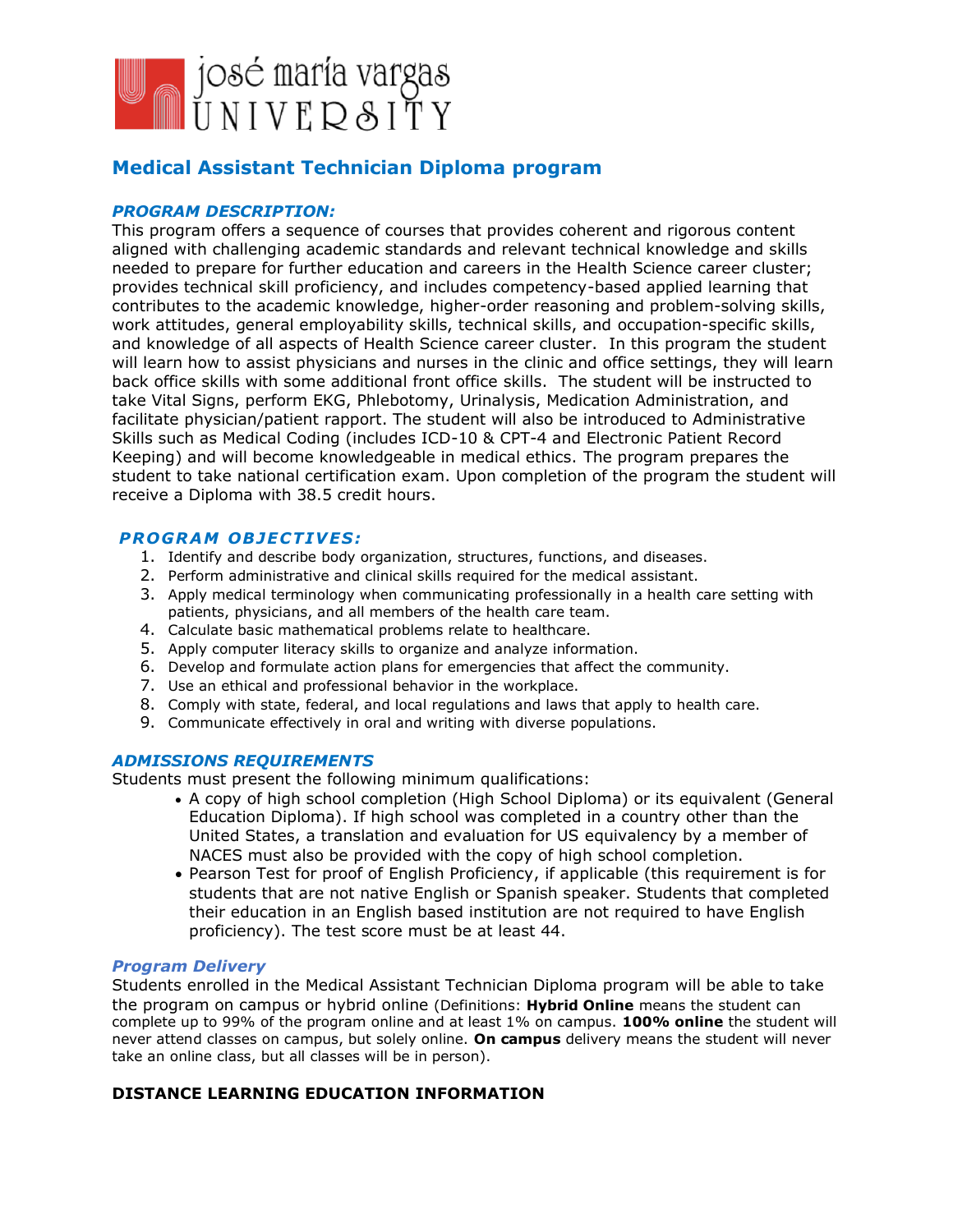

## **Technological requirements for Distance Education Students:**

Students must have ready access to all standards outlined. Additionally, some courses require the ability to download and install software.

It is recommended that students need to have basic technological proficiency. Assignments may include, but

 are not limited to, word processing, document creation, digital slide presentations, and recording video presentation. Students that don't have the basic technological proficiency can benefit from the university's optional offered trainings in the mentioned areas.

#### **Devices**

- A Desktop or laptop device is necessary to complete the coursework.
- Desktop or laptop device must have Windows 8/10 or MacOS 10.10 or above and the capability of producing sound via speakers or headphones.
- Mobile devices may be used for some, but not all, LMS functions. A mobile device cannot replace a desktop/laptop.

## **Connectivity**

- High-speed Internet connection: Cable, DSL, etc.
- Internet Web Browser (Firefox, Internet Edge, Safari, or Google Chrome).
- Personal or university e-mail account. **Recommended creation/processing software**
- Word Processor (MS Word, Google Docs, etc.).
- PDF Reader (Adobe Acrobat Reader or Apple Preview).
- Additional software may be required for certain courses.

#### **Students privacy:**

Student privacy is very important to the university. Students the university FERPA statement located university website under the consumer disclosures tab in the financial aid section. Students may also review the student records section of the university catalog pages 79-80 for more information on privacy.

## **Verification of Identity Protection:**

During the admissions process students will be asked to provide a copy of their state or government issue ID. After students begin their program they will be required to upload a face picture to their Vargas Portal profile. Student identities will be verified and their privacy protected through the use of a student a unique username and password during the Admissions process. The Admissions and Financial Aid Offices will verify incoming student documentation. Student privacy will be protected through the https secure connection of the Vargas Portal. Students will login online and agree through a student agreement that they are the sole users of the course materials. Students will be ask to submit their assignments on the Vargas Portal.

## **Additional Distance Education Fees:**

There are no platform access fees, online library access fees, fees associated with identity verification and the course textbooks maybe purchased by the students on amazon.com and other online retail stores. If students desire the university to purchase the course textbooks for the student, the university will charge the cost of the book plus \$30 to the student account. Through the Vargas Portal students will be able to pay the charges, if they desire the university to buy the books for them.